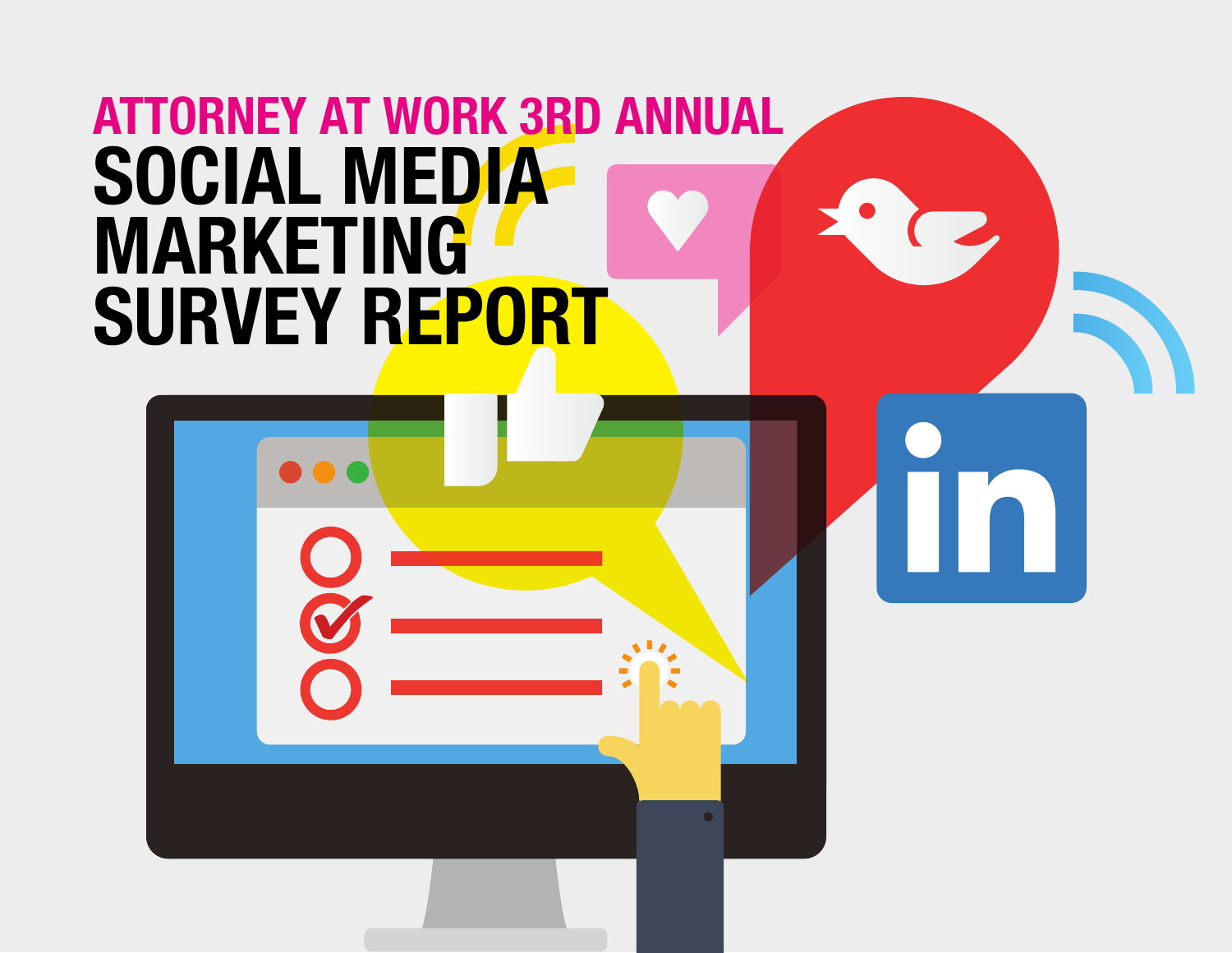# **Attorney at Work Social Media Marketing Survey**

This is the third year we've asked lawyers about their social media habits, preferences and attitudes. Here is what we learned from the 302 lawyers who responded to the survey, conducted in February.

- **What's the social media story for lawyers this year?** Nearly everybody is now using social media: 96 percent of responding lawyers say they do. What's more, 70 percent of this year's respondents say it's actually part of their overall marketing strategy (compare that with 60 percent just two years ago).
- **Which sites are regularly used?** Facebook is getting more love than ever 80 percent of lawyers responding say they use it regularly, up from 72 percent last year. Twitter use is growing, too. Last year, 47 percent of lawyers said they regularly use Twitter — that has jumped to 59 percent. LinkedIn is still No. 1 among lawyers, but it is falling behind a bit — 89 percent reported using it regularly last year compared with 84 percent this year.
- **What's used most often?** When asked which platform they use most often, Facebook came out on top: 48 percent of the lawyers cited Facebook compared with 27 percent who said they spend more time on LinkedIn. (Perhaps that's why LinkedIn is making big changes over there.)
- **But is it working?** Only 7 percent of this year's responding lawyers say they believe their use of social media is *directly* responsible for bringing in new clients. (That's an increase over last year, when only 3 percent said it was directly responsible.) However, 42 percent say it is "somewhat" responsible. As for which platforms are most effective for bringing in new business, Facebook again took first place at 31 percent with LinkedIn second at 27 percent. "None" was a close third, at 26 percent, and Twitter a distant fourth at only 5 percent. When asked, "Do you believe lawyers are actively using social media for marketing purposes or is it really more hype than reality?" lawyers were split: 44 percent say they do believe lawyers are actively using it, while 43 percent think it is hype.
- **Do lawyers handle all of their social media marketing activities themselves?** Most do, according to the survey results: 67 percent do it all, while 23 percent say they get some help, and 10 percent say it is all handled by someone else.
- **How are lawyers managing multiple social accounts and scheduling their marketing activities?** When asked, "Do you use any social media management tools such as Hootsuite, Google Analytics, TweetDeck, Buffer, etc.?" 38 percent say they take advantage of management tools, while 58 percent say they do not.
- **About solo practitioners.** Compared with last year's results, more solos are talking the social media talk and walking the social media walk: 94 percent say they are using social media — 10 percent more than last year. In addition, 75 percent say they use social as part of their marketing plan, compared to 70 percent of all lawyers surveyed. Solos continue to use LinkedIn first (82 percent) and Facebook second (78 percent), but Twitter is gaining a greater following over past years. Almost 60 percent of solos reported using Twitter — a 14 percent increase over 2016. However, Facebook pulled into first place — at 34 percent compared with 22 percent for LinkedIn — when we asked which platforms are most effective for bringing in new business. Twitter was next, pulling only 3 percent.
- **Paid social advertising.** For the first time, we asked respondents if they are using paid social media advertising to market their firms. Of the 40 percent who said yes, 50 percent regularly use Facebook Ads, the most popular platform for this by far. In contrast, only 8 percent pay for LinkedIn ads and only 4 percent purchase Twitter ads.
- **Content sharing.** We also inquired about content-sharing platforms websites that help lawyers and law firms distribute articles. We learned that of the 31 percent who reported using a platform beyond their own blog, website or social media accounts, 32 percent are using LinkedIn's publishing platforms and 26 percent are using Facebook publishing tools, while 9 percent use JD Supra and 7 percent use Medium.

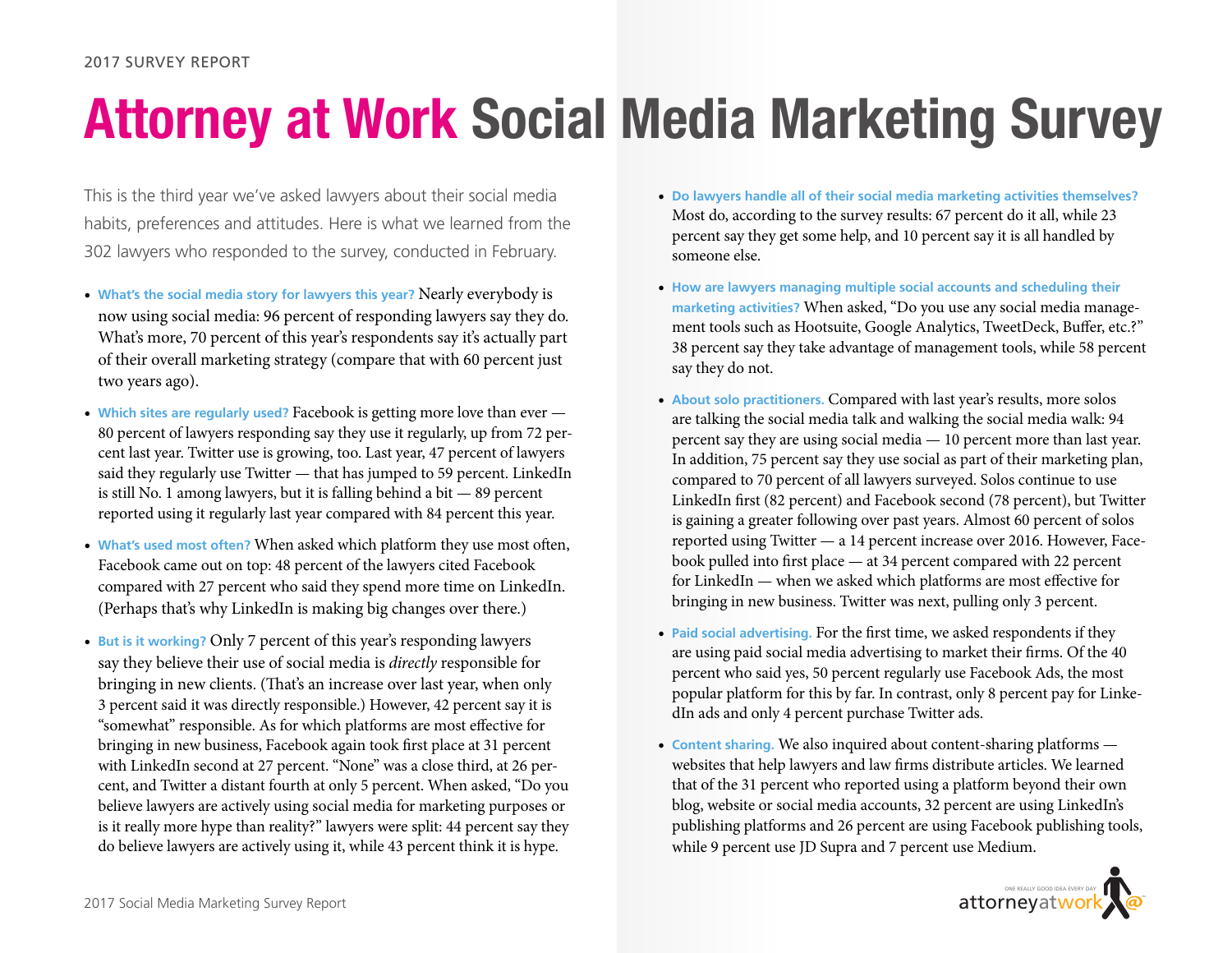### **Lawyers on Social Media: 2017 Survey Results**

Here's how the 302 lawyers who responded to Attorney at Work's 2017 Social Media Marketing Survey tell us they are using social media.





**DIFFICULT TO MEASURE 17%**







**DO YOU BELIEVE LAWYERS ARE ACTIVELY USING SOCIAL MEDIA FOR MARKETING PURPOSES OR IS IT REALLY MORE HYPE THAN REALITY?** 44% **ACTIVELY USING** 43%

**MORE HYPE**

© AttorneyatWork.com

© AttorneyatWork.com



**WHEN ASKED WHICH PLATFORM THEY USE MOST OFTEN, FACEBOOK IS NO. 1**

> [attorneyatwork](http://www.attorneyatwork.com/subscribe) ONE REALLY GOOD IDEA EV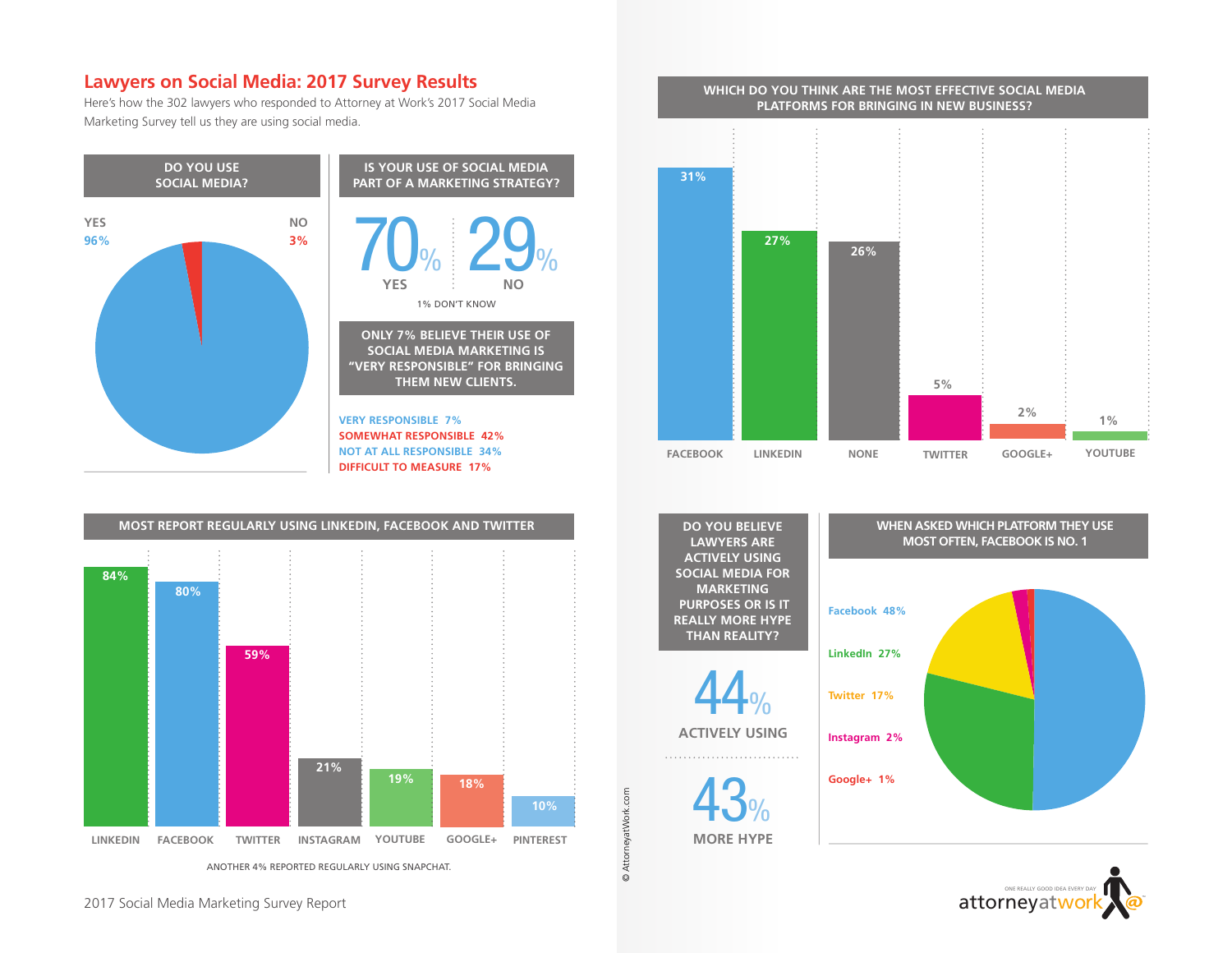## **Advertising and Content Sharing**

For the first time, we asked lawyers if they use paid social media advertising and content-sharing platforms in their social media marketing plans.







# **Who Does All the Social Media Work?**

© AttorneyatWork.com

© AttorneyatWork.com

When asked, "Do you handle all the writing and updating for social media marketing yourself, or does someone else assist you?" 67 percent said they do it all themselves.

**WHO HANDLES YOUR SOCIAL MEDIA ACTIVITIES? I handle it all myself 67% I have assistance from someone else 23% It is handled by someone else 10%**